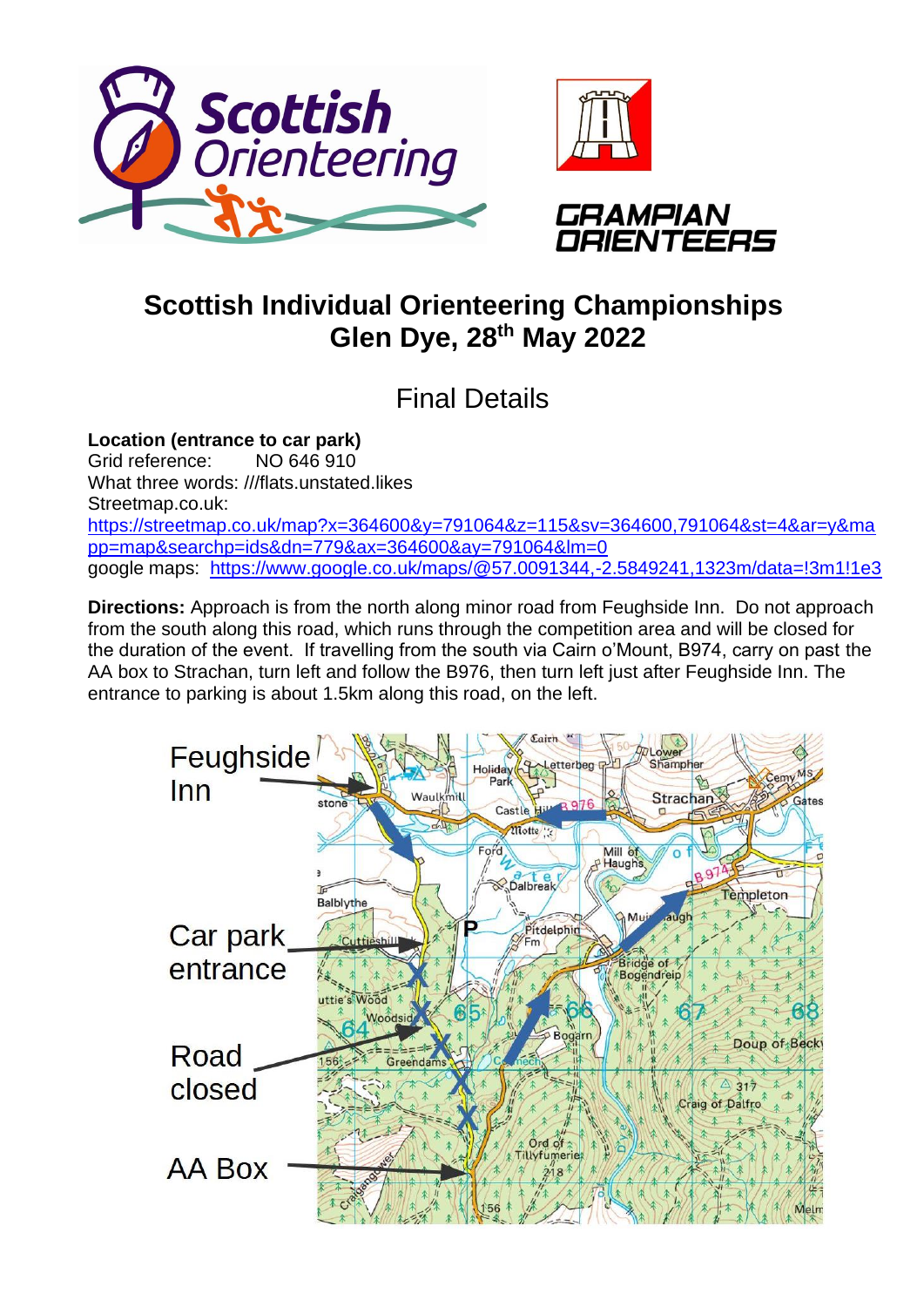**Parking, arena and finish** will be in a flat field adjacent to the north end of the forest, near Dalbreck Farm. Access is along about 300 m of farm track, which is in reasonable condition and has a gentle gradient. It should be suitable for mini-buses and camper-vans but not coaches. Participants use the access track and car park at their own risk. When leaving please turn right and folllow the road northwards.

**One-way system:** access to car park is via single-track farm track. No entry after 12.30, no exit before 12.30.

| <b>Course</b>  | <b>Classes</b>                                                      | <b>TD</b>      | Length<br>(km) | <b>Climb</b><br>(m) | <b>Number</b><br>οf | Map<br><b>Scale</b> |
|----------------|---------------------------------------------------------------------|----------------|----------------|---------------------|---------------------|---------------------|
|                |                                                                     |                |                |                     | <b>Controls</b>     |                     |
| $\mathbf 1$    | <b>M21E</b>                                                         | 5              | 16.0           | 435                 | 34                  | 1:10k               |
| $\overline{2}$ | M20E, M18E, M35L, M40L, M21L, W21E                                  | 5              | 10.5           | 325                 | 27                  | 1:10k               |
| 3              | M45L, M50L                                                          | 5              | 9.4            | 270                 | 23                  | 1:10k               |
| $\overline{4}$ | M55L, M18L, M20L, W21L, M21S                                        | 5              | 8.7            | 250                 | 21                  | 1:10k               |
| 5              | M60L, M16A                                                          | 5              | 8.4            | 155                 | 22                  | 1:10k               |
| 6              | W20E, W18E, W35L, W40L, M35S, M40S                                  | 5              | 7.6            | 155                 | 23                  | 1:10k               |
| $\overline{7}$ | M65L, M45S, W45L, W50L                                              | 5              | 7.0            | 160                 | 20                  | 1:10k               |
| 8              | M70L, M50S, M55S, M20S, M18S, W55L,<br>W21S, W20L, W18L, Blue, W16A | 5              | 6.4            | 135                 | 20                  | 1:10k               |
| 9              | M75L, M60S, W60L, W35S, Short Blue                                  | 5              | 6.0            | 100                 | 16                  | 1:7.5k              |
| 10             | M65S, W65L, W70L, W40S, W45S,<br>W50S, Green                        | 5              | 5.3            | 105                 | 17                  | 1:7.5k              |
| 11             | M80, M70S, W75, W20S, W18S, W55S,<br>W60S, Short Green              | 5              | 4.0            | 60                  | 14                  | 1:7.5k              |
| 12             | M85, M90, M75S, W80, W65S, W70S,<br>Very Short Green                | 5              | 3.6            | 55                  | 12                  | 1:7.5k              |
| 13             | W85, W90                                                            | 5              | 1.8            | 30                  | 8                   | 1:7.5k              |
| 14             | M14A, M16B                                                          | $\overline{4}$ | 5.6            | 120                 | 19                  | 1:7.5k              |
| 15             | W14A, W16B, Light Green                                             | 4              | 4.1            | 70                  | 14                  | 1:7.5k              |
| 16             | M12A, M14B, W12A, W14B, Orange                                      | 3              | 3.3            | 55                  | 11                  | 1:7.5k              |
| 17             | M10A, M12B, W10A, W12B, Yellow                                      | 2              | 2.2            | 10                  | 9                   | 1:7.5k              |
| 18             | M10B, W10B, White                                                   | 1              | 1.9            | 5                   | 10                  | 1:7.5k              |

## **Courses and classes:**

Course 1 (M21E) has more than 30 controls; check that your SI card can handle this. These versions do not: SI-Card 5 (1-499,999) SI-Card 8 (2,000,001 – 2,999,999).

**String course:** We plan to have a string course close to the assembly area.

**Terrain:** Varied terrain, predominantly open conifer plantation with a variety of rock features, moraines and contour detail. Whilst there is some storm damage at Glen Dye, it has survived reasonably well and courses will avoid the storm damaged areas as much as possible. However, it is likely that competitors will have to step over occasional fallen tree trunks. Courses 16-18 have taped sections to guide competitors around sections where trees have fallen across paths or rides. All the courses will involve crossing small

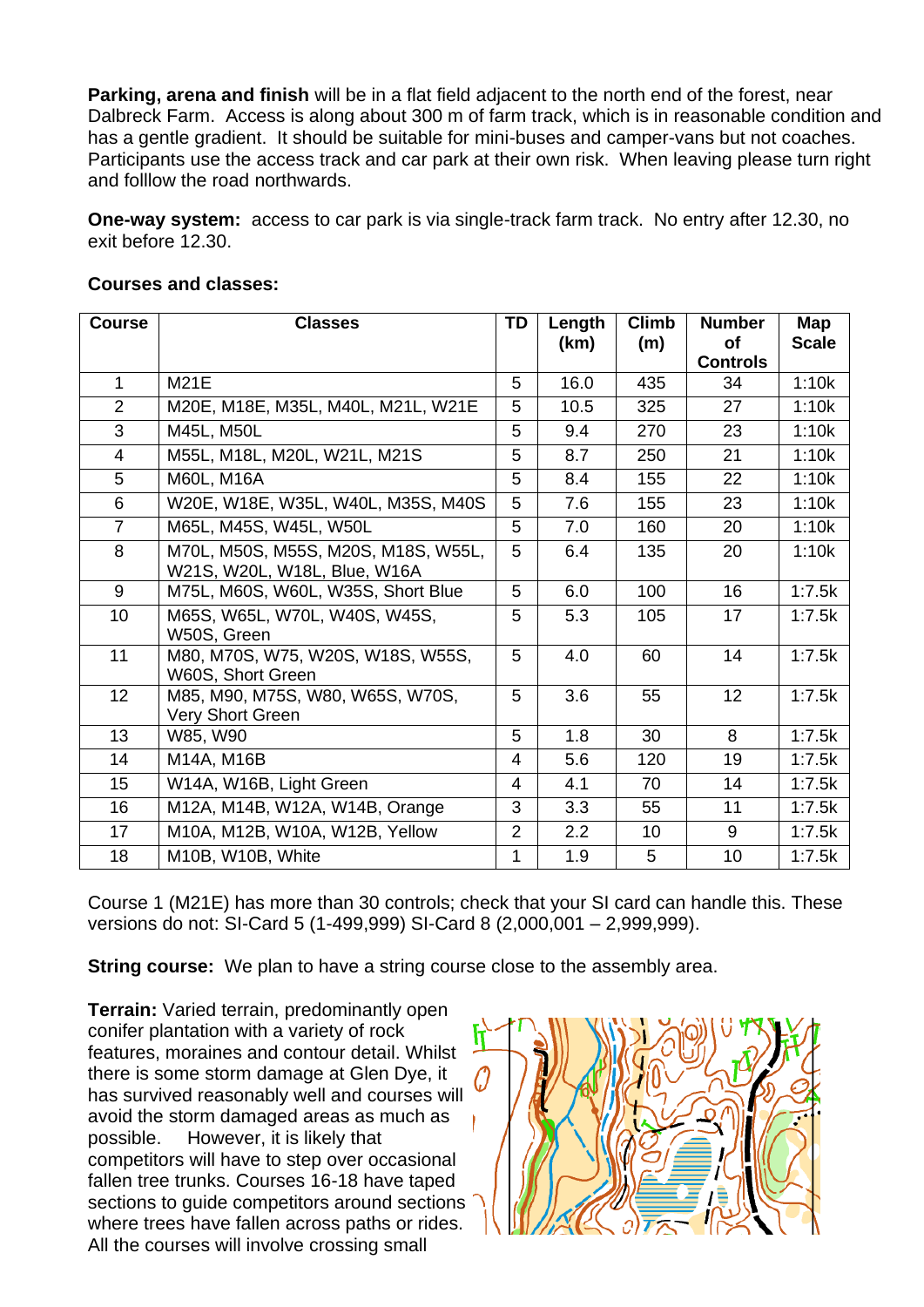## watercourses.

**Map and special symbols:** Map scale 1:10,000 for courses 1 to 8, 1:7,500 for all other courses. The map has been revised by Deeside Orienteering and Leisure Maps, March 2022, with some areas being new extensions to the previous editions. Note that in deference to recent storm damage the mapper has used a special symbol (green Ts) to indicating areas of fallen trees. See example in the extract from the map shown here (which is a particularly badly affected part of the forest; there are no controls in here!). Individual fallen trees have not been mapped; however, the spacing of the symbols gives an indication of the density of fallen trees and the orientation of the symbol



corresponds to the prevailing orientation of the fallen trees. The courses have been planned to avoid the worst windblown areas. Courses 16 and 17 follow a telegraph line as a linear feature. Where necessary the control description uses the "Power line pylon" symbol to denote "telegraph pole". There are quite a number of significant timber extraction lanes in different parts of the area. These have not been mapped

**Registration :** 10:30 – 13:30, in parking area. There will be no entries on the day, the registration desk is for collection of hired dibbers and maps for Courses 17 and 18 (i.e. M/W10, M/W12B, White, Yellow). If you are using your own dibber you do not need to visit the registration desk.

**Hire dibbers:** Please note that we will charge £65 for a lost SIAC-Card and £30 for an SI Card8.

**Start times:** 11:00 – 14:00 Start list is here: [https://www.sientries.co.uk/list.php?event\\_id=9802](https://www.sientries.co.uk/list.php?event_id=9802) This should be updated with start times on Monday 23rd May

**Courses close 16:30** Remember YOU MUST REPORT TO DOWNLOAD, even if you retire.

SPORTident timing will be used and controls will be SIAC-enabled (contactless punching if you have a SIAC dibber). Back up punches will be attached to each control and the maps are printed with boxes for any back up punches. Course 1 (M21E) has more than 30 controls; check that your SI card can handle this. There will be a SIAC battery check and a sample control beside the download tent

**Start:** Approximately 1.2 km from car park. No significant climb but fairly rough. Competitors must stick to the marked route to the start - it passes close to the competition area and everywhere off the marked route is out of bounds. The start is close to a house. Please minimise disturbance to the residents and respect their privacy. There must be no toileting in the woods near the house.

**Start procedure:** There will be a timed start with call-up 4 minutes before start time. It is competitor's responsibility to ensure that they have arrived at the start at least 4 minutes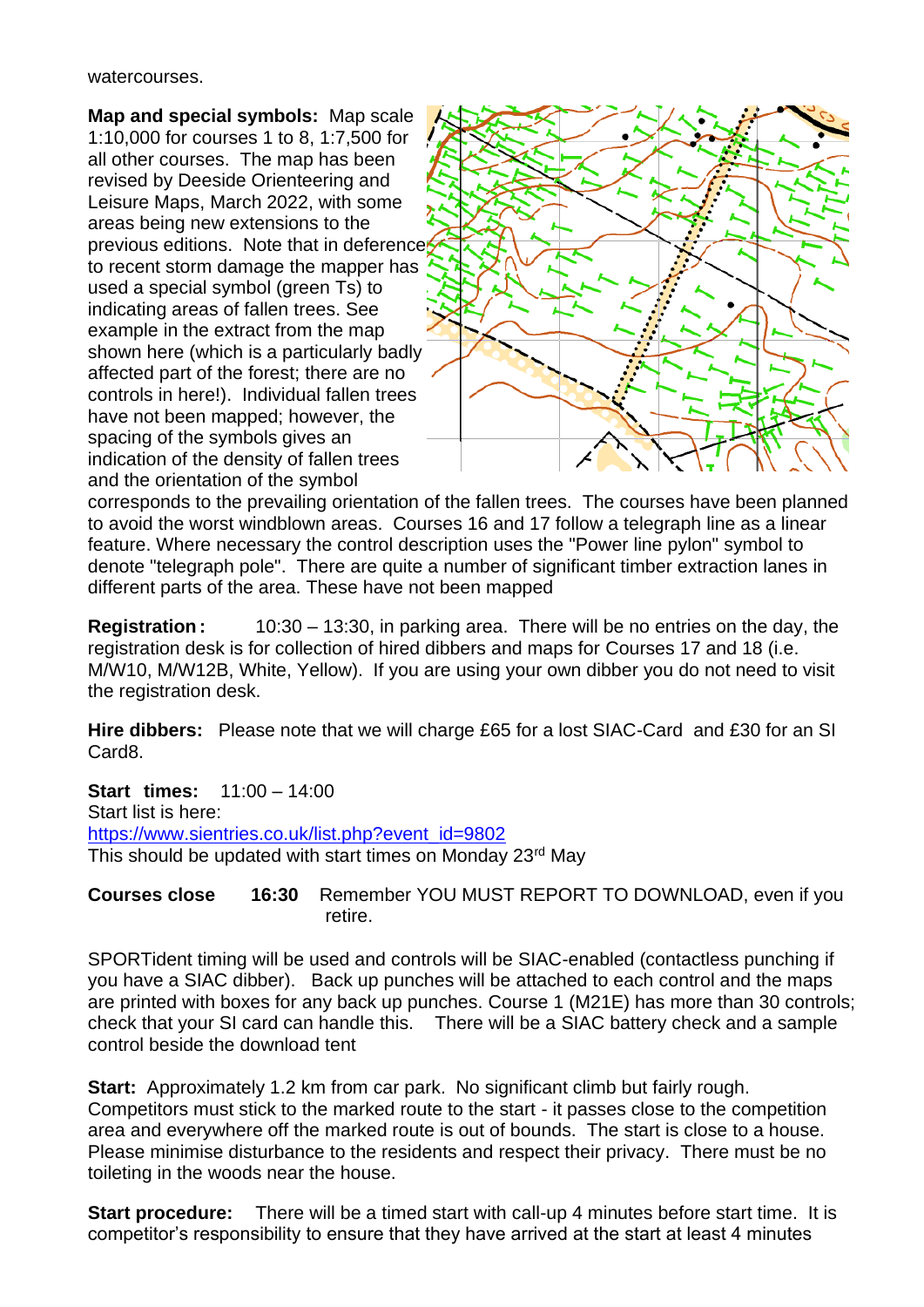before their allocated start time. Late arrivals will be slotted in at the next available vacant time on their course but their race time will remain measured from their allocated start time. For seeded competitors there may be a significant delay before an appropriate start slot becomes available. SI dibbers should be cleared and checked using the clear and check boxes before entering the start boxes. The start kite will be about 70 m along a path from the start line. Competitors should follow the taped route all the way to the start kite.

**Finish:** In the field adjacent to the car park

**Loose control descriptions:** Will be available in the start lanes. Note that there are a large number of controls on some courses so the control description sheets may be large. The course details section gives the number of controls on each course.

**Out of bounds areas:** Are clearly mapped with the usual symbol. These areas include the grounds around private houses, a sawmill and the area used by the string course towards the finish. Please respect the out-of-bounds areas; there should be no need to cross any area marked as such.

**Results:** We will be displaying results in the arena via a laptop and computer monitor, beside Download. A direct link to results online will be put on GRAMP website ahead of the event. If mobile signal is strong enough, live results will be posted online throughout the day. If mobile signal is not strong enough to post live results during the day, provisional results will be posted as soon as possible after the event

**Toilets:** There will be 4 portable toilets in the car park. No toilets at the start. Strictly no toileting in the vicinity of the house near the start.

**Traders/catering:** There are no plans for traders or catering. There will be a tea/cake stall run by ScotJOS. which will also be selling hot drinks. Please remember to bring a mug and some change. Please take your rubbish home.

**Dogs:** Dogs allowed in car park area only, on lead and under close control at all times. Please clear up any dog poo. The field will be used for grazing and it is essential to avoid the risk of passing infectious diseases to livestock. There may be some stray sheep in the car-parking field, so it is really important that dogs are kept on a lead. There are many sheep in the field adjacent to the car park and the fence between them doesn't look like it would be a barrier to most dogs.

**Hazards:** Areas of windblown trees may contain unstable trees. There is a small lochan, with deep water, in the area used by the shorter courses. Also some potentially deep marshy areas – mapped as "un-crossable marsh". All the courses, except 16 and 17 cross watercourses. If the weather is very wet in the period immediately preceding the event the level of some water courses is likely to be raised. There may be mandatory crossing points to accommodate such a scenario. In any event competitors should expect to get wet feet. More course-specific details about watercourse crossings are given in the section below. Rough terrain – brashings, boulders, steep slopes, small crags - occur throughout the area. Courses 1 to 12 will cross a minor road. This road will be closed to through traffic but there will still be occasional vehicles using it for local access. The optimum routes across the road have been planned to maximise the visibility for motorists and competitors, but please take a lot of care when crossing. Running along the road is prohibited.

**Watercourses:** Most of the watercourses in the competition area are small and can be crossed at any point. However, they converge into a single larger stream in the north of the area. In normal weather conditions this can be crossed safely virtually anywhere; however, in wet weather it may be problematic. Courses have been designed such that youngest (C17, 18) and oldest competitors (C10-C13) do not cross this stream.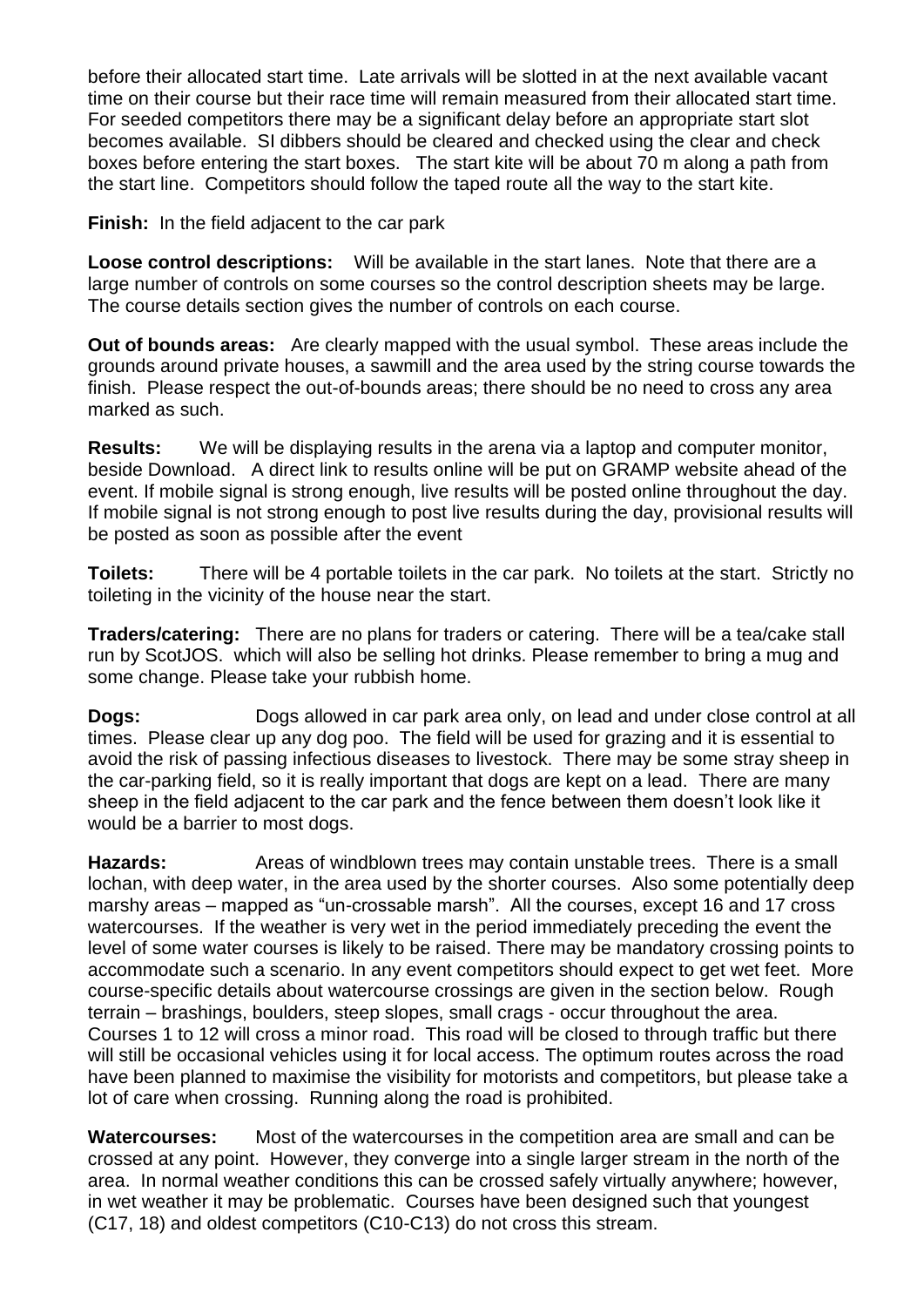On courses C14-C16 there is a single compulsory crossing point at a shallow & wide location. This crossing point will be marshalled if water levels are thought to be an issue. The map for these courses will have the stream in all other places marked with an uncrossable purple line.

C4, C6-C11 only cross the stream at up-stream locations before some streams converge and so the water levels will be less of an issue.

C1-C3 and C5 have no restrictions on crossing the stream. Competitors will need to use their own judgement to verify safe crossing points.

The weather forecast will be reviewed leading up to the event and additional restrictions may be added if appropriate; however, at the moment the forecast contains minimal rain before the event.

**Safety and Risk:** A comprehensive risk assessment has been carried out by the organiser, but **participants take part at their own risk and are responsible for their own safety during the event.**

Participants in orienteering should be aware of the risk of tick bites. Full leg covering should be worn. There are many ticks in the forest.

**Mobile phones and GPS devices:** Competitors are permitted to only use a GPS device to record data for use in post-race analysis. Anyone found breaking this rule will be disqualified. Mobile phones may be carried for emergency use; however, the phone signal in the area is poor and you cannot rely on using your phone to call for help. A text message may work better than a phone call. If you carry a phone it is recommended that you register it to send emergency text messages, see this link:

[https://www.emergencysms.net/registering\\_your\\_mobile\\_phone.php](https://www.emergencysms.net/registering_your_mobile_phone.php)

**Clothing and weather:** The area is fairly sheltered and mostly in woodland. If the weather is very poor then whistles and waterproof jackets may be required. Full leg covering should be worn to reduce the risk of tick bites and scratches.

**Water:** None provided. Competitors should bring their own drinks and ensure adequate hydration before, during and after, the event

**Biosecurity precautions and hygeine:** The spread of tree diseases and invasive species is a major threat to British woodlands. Competitors should arrive with all kit cleaned following use at any previous location, and also clean their kit after this event before use anywhere else. There will have been livestock (sheep) grazing in the parking field shortly before the event; please take appropriate hygiene precautions.

**First Aid:** Official first aid cover from Burnside Event First Aid will be provided in the Assembly field but it is always useful if competitors bring their own basic first aid kit and selfadminister where possible.

**Prize-giving:** There will be a prize-giving ceremony as soon as possible after15:30,outside the download tent. If you have a trophy from last year and haven't already made arrangements with Sally Lindsay, please bring it to the event and hand in at the registration/enquiries desk. There are Individual trophies for M10 to M80 and W10 to W75, and there are 3 each for M and W 21 (overall winner, native Scot, and fastest member of a Scottish club). There are also Gold, Silver and Bronze medals for the first three in each of the A, L and E classes (not the B or S classes). In the interests of keeping the prize-giving to a reasonable length of time, we do not propose to hand out the medals during the prizegiving ceremony; medals can be collected from the registration/enquiries desk after the prizegiving (or earlier if we have confirmed results).